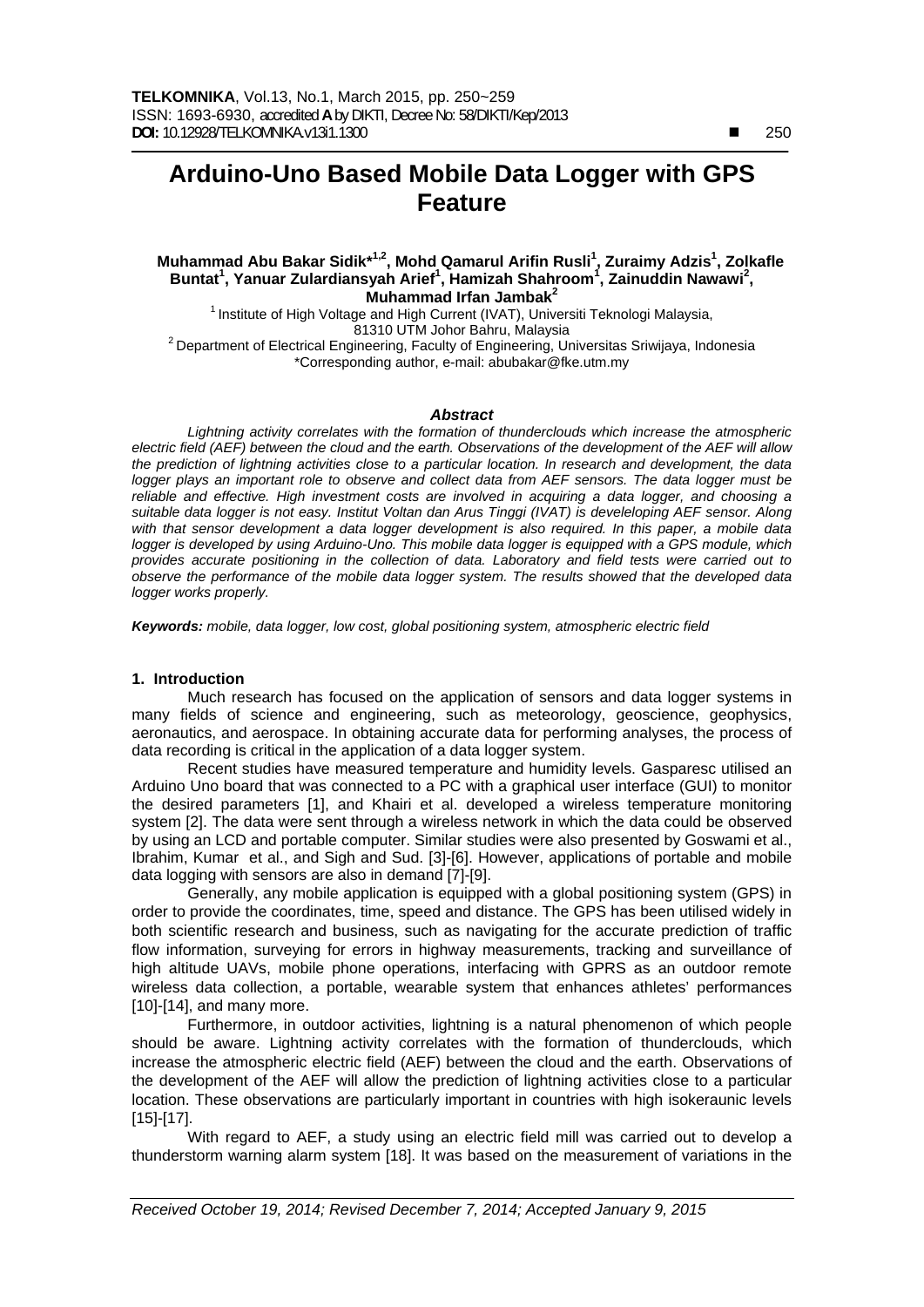AEF stationary observation stations.

However, the construction of a stationary observation unit has required a high investment in equipment and installations, including land, tower, antenna, data acquisition, and computer. However, rapid developments in technology have made it possible to develop an effective mobile data logger system at a much lower cost. Interestingly, little research has investigated mobile data logging related to AEF measurement.

This paper presents the development of a low-cost mobile data logger device to record temperature, humidity, AEF magnitude, and location coordinates. The system is developed by using the Arduino-Uno board environment (Arduio-Uno) and Arduino 1.0.5 open project software. In the next study, a low-cost online data logging system integrated with mobile observation stations will be developed.

## **2. Development process**

The development process consists of two parts: the selection of components and the programming code. The harmonization of the two parts will determine the overall performance of the device.

# **2.1. Components overview**

The performance of a mobile data logger device is determined by the selection of components. Our review of previous studies showed that Arduino-Uno is suitable for application in a mobile data logger. Several applications have been developed by using Arduino-Uno, such as in motion, sound, and respond control. The application has been widely used in environmental monitoring, such as observing climate change, green house monitoring, gas sensors and so on [18]-[21].

Arduino-Uno uses the Atmega328 programmable integrated circuit with 6 analogue inputs and 14 digital i/o pins. Arduino-Uno operates at 5 V, which is acceptable in most sensor devices. In this current work, five analogue inputs were used to receive input signals from a temperature and humidity sensor. In addition, the digital i/o was used for the GPS module, LEDs, LCD module, and SD Card module. Figure 1 presents all components of the design.



Figure 1. Arduino Uno board and all related sensors and modules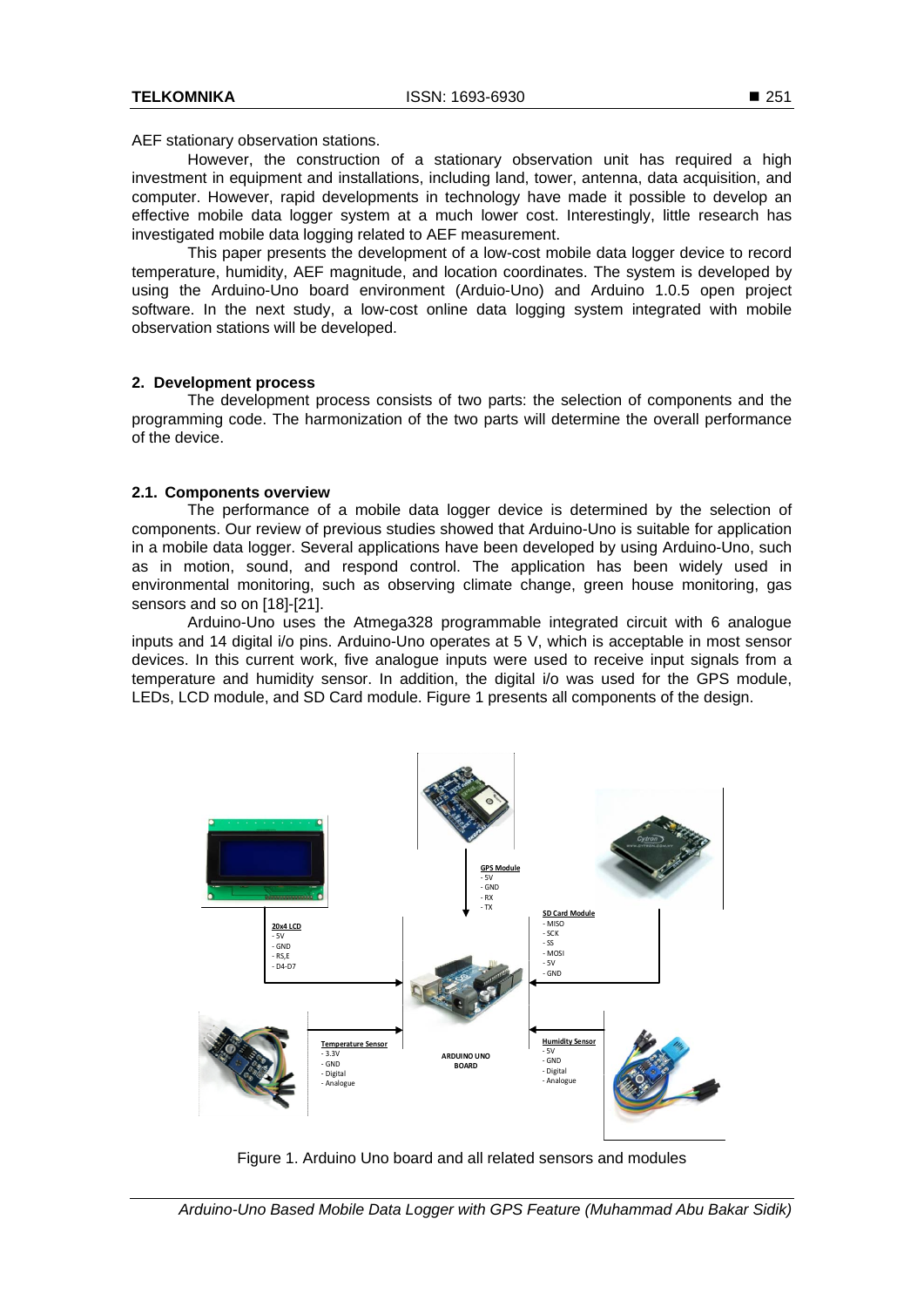A NTC thermistor-based temperature module (NTC-module) was selected to observe and collect temperature data from the surroundings. The NTC-module is suitable for mobile applications, and its sensitivity fulfils the design requirements of the current work. Compared with the LM35 temperature sensor, the NTC-module is more sensitive and makes fewer reading errors. It comes with two outputs: analogue and digital. Because its power supply ranges from 3.3 V to 5 V DC, the NTC-module can be used immediately. Furthermore, because of its small size (3 cm x 1.6 cm) the NTC-module is easily put into position, which reduces the development cost [22].

In addition to the temperature, an important parameter for observation is the surrounding humidity. Temperature and humidity have a relative correlation, and both parameters will be used to describe the weather conditions. A humidity sensor module with a pre-mounted HR202 humidity sensor was utilized to observe variations in humidity. It operates at 3.3 V to 5 V DC, and it can be used immediately to measure humidity. Operating in 20-95% RH with accuracy of ±5% RH, it is suitable for many applications [13].

Furthermore, a SKM53 GPS Starter Kit (GPS-module) was utilized to acquire the position of the data being collected. The GPS module is equipped with an embedded patch GPS antenna 18.2 x 18.2 x 4.0 mm<sup>3</sup>. It provides a solid fix, even in harsh GPS visibility environments, as well as high-performance navigation in stringent applications. It includes an ultra-high sensitivity (-165 dBm) receiver and an internal back-up battery. Its entire dimensions are 39 x 50 mm<sup>2</sup>. In addition to the position data, the GPS-module also provides information regarding altitude, time, date, and speed. The almanac data is provided by satellites. The position is obtained by determining its distance from visible satellites and by using the triangulation method to calculate it. GPS data is configured according to standards set by the National Marine Electronics Association (NMEA). In the current study, the information taken from the GPS module included the position, date, and time.

All data were saved in a secure digital (SD) card, which is a typical flash-based memory card designed specifically to meet the security, performance, and environmental requirements of this study. The SD card was secured in the SD card module BB-SD-0071 SD card breakout board. It very compatible with Arduino and can be operated with a power supply of only 3 V or 5 V DC. The module also has a built in logic-level shifter, so for the data interface, it can be connected directly to the Arduino Uno board without an external circuit.

Finally, a 20 x 4 character LCD was used for instant display during the data logging. The LCD 20x4 was selected because its size is adequate and it is able to display a great amount of data. The components and devices connected to Arduino are shown in Table 1.

## **2.2. Programming flowchart**

Arduino provides the "Aduino.exe" freeware for users developing programming codes. An extensive reference library of components is included with the freeware, which was developed by various supportive Arduino communities. C language was used to write the programming code in the Arduino freeware environment. It consists of main a programme and a subroutine programme. As shown in Figure 2, the code starts by importing all related library items to the main programme, which configure the Arduino microcontroller and sensor modules. Subsequently, the global variables are declared. The output- and input-direction ports of the microcontroller are based on the GPS module, the LCD, the temperature and humidity sensor module, as well as other sensors.

The subroutine flowchart is shown in Figure 3. In a normal condition, the subroutine would operate in a loop continuously, unless it was stopped by the observer. In the first step, the microcontroller would be requested to detect the sensors' availability. If the sensors were not found, an error message then would appear. Otherwise, the next command would be executed.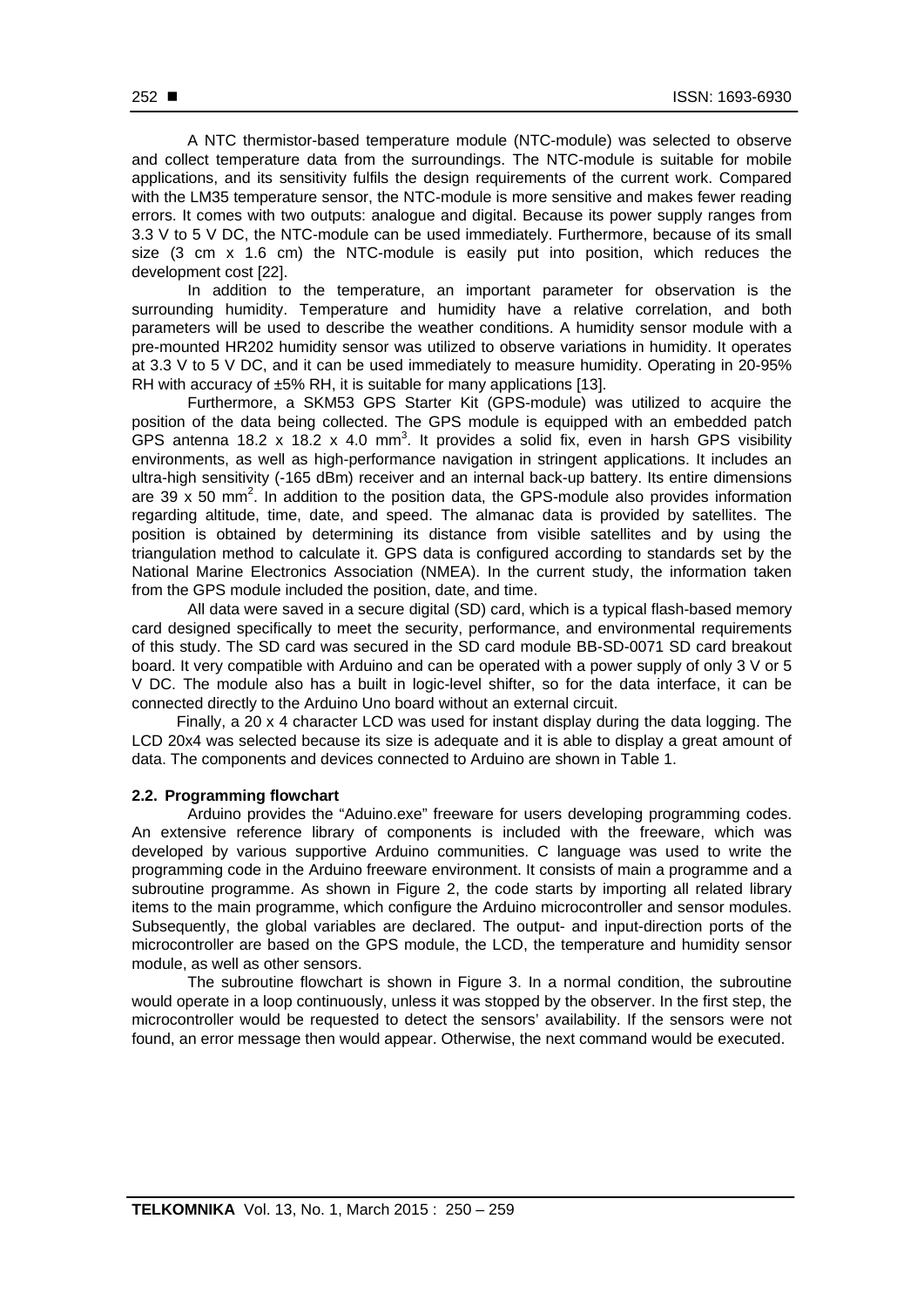| <b>DEVICE</b>                    | <b>ARDUINO UNO</b> |                 |  |
|----------------------------------|--------------------|-----------------|--|
| <b>Type</b>                      | Pin                | Pin             |  |
| <b>Temperature Sensor Module</b> | Vcc                | 3V and AREF     |  |
|                                  | <b>GND</b>         | <b>GND</b>      |  |
|                                  | D <sub>0</sub>     |                 |  |
|                                  | A <sub>0</sub>     | A <sub>0</sub>  |  |
| <b>Humidity Sensor Module</b>    | Vcc                | 5V              |  |
|                                  | <b>GND</b>         | <b>GND</b>      |  |
|                                  | D <sub>0</sub>     |                 |  |
|                                  | A <sub>0</sub>     | A <sub>1</sub>  |  |
| Another sensor                   | A <sub>0</sub>     | A <sub>2</sub>  |  |
| Rotating Electric Field Mill     | A <sub>0</sub>     | A <sub>3</sub>  |  |
| <b>GPS Module</b>                | Vcc                | 5V              |  |
|                                  | <b>GND</b>         | <b>GND</b>      |  |
|                                  | <b>TX</b>          | <b>RX</b>       |  |
|                                  | RX                 |                 |  |
| LED <sub>1</sub>                 |                    | D <sub>2</sub>  |  |
| LED <sub>2</sub>                 |                    | D <sub>3</sub>  |  |
| LED <sub>3</sub>                 | <b>MISO</b>        | D12             |  |
| SD Card Module                   | <b>SCK</b>         | D <sub>13</sub> |  |
|                                  | <b>MISO</b>        | D <sub>12</sub> |  |
|                                  | <b>MOSI</b>        | D <sub>11</sub> |  |
|                                  | SS                 | D <sub>10</sub> |  |
|                                  | Vcc                | 5V              |  |
|                                  | <b>GND</b>         | <b>GND</b>      |  |
| <b>LCD 20x4</b>                  | <b>GND</b>         | <b>GND</b>      |  |
|                                  | Vcc                | 5V              |  |
|                                  | <b>POT</b>         |                 |  |
|                                  | <b>RS</b>          | D <sub>4</sub>  |  |
|                                  | VDD                | <b>GND</b>      |  |
|                                  | E                  | D <sub>5</sub>  |  |
|                                  | DB4                | D <sub>6</sub>  |  |
|                                  | DB <sub>5</sub>    | D7              |  |
|                                  | DB <sub>6</sub>    | D <sub>8</sub>  |  |
|                                  | DB7                | D <sub>9</sub>  |  |
|                                  | LED+               |                 |  |
|                                  | LED-               | <b>GND</b>      |  |

Table 1. Components and Devices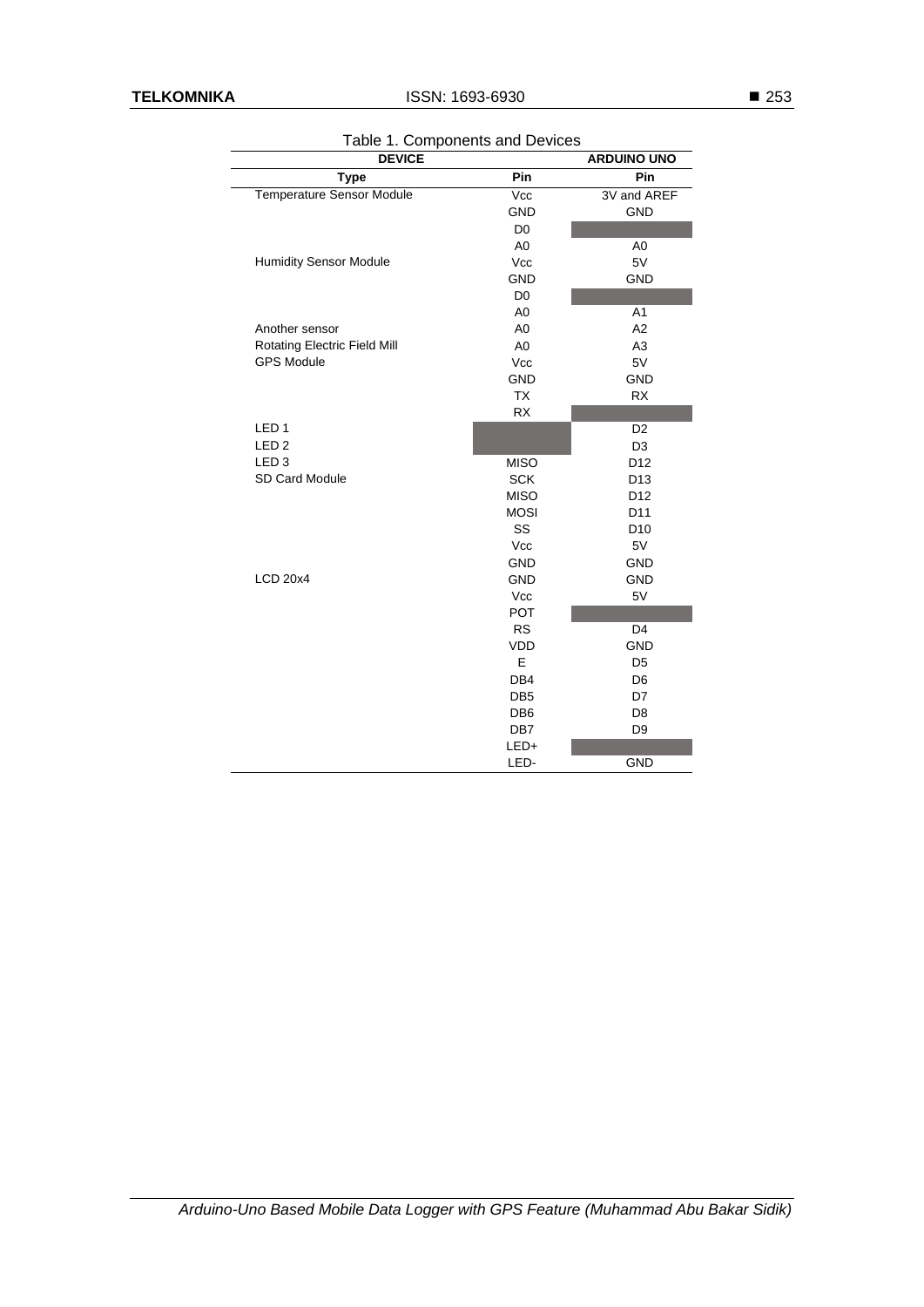

Figure 2. Flow chart of the Main Program Figure 3. Flowchart of PROGRAM LOOP

# **3. Results and discussion**

The assembled components are shown in Figure 4. This prototype is utilised in the testing process. A proper casing design will be carried out after the results of the testing are confirmed.



Figure 4. Mobile data logger

The testing was carried out both inside and outside the laboratory (field-testing). All tests were carried out to examine the harmonization of all components of the device.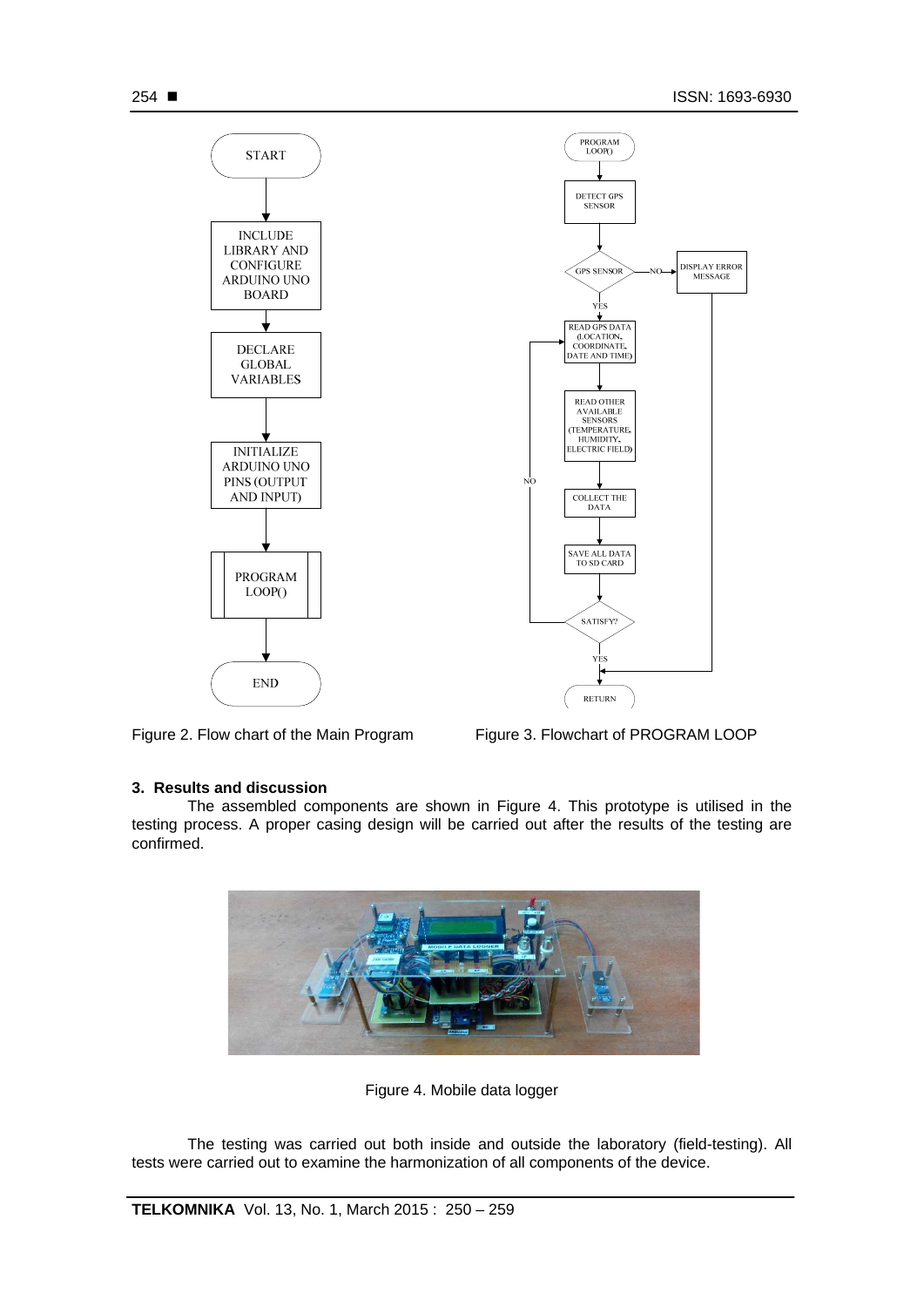## **3.1. Laboratory Experiment**

Testing inside the laboratory was carried out first. The testing included observations of the surrounding temperature and humidity. The experiment was carried out in the Actuator and System Laboratory, Universiti Teknologi Malaysia, UTM Johor Bahru. It was conducted on 20 March 2014 at 12:05 pm. Based on the GPS data, the latitude and longitude of the location were 1.559380 N and 103.642433 E, respectively. The observation was carried out for a duration of one minute with 500 data retrieved; therefore, the data intervals were approximately 0.12 second. In other words, the speed of the data collection was 8.33 data per second. Figure 5 and Figure 6 illustrate the results of temperature and humidity observations, respectively. The results showed that in the first 5 seconds, the data oscillated before reaching a steady state. This instability was related to the energising process of the Arduino Uno board.



Figure 5. Temperatures with Time



Figure 6. Humidity with Time

## **3.2. Field testing**

In the field-testing, the humidity and temperature sensors were located on the roof of a car, as shown in Figure 7, and the prototype data logger, equipped with the GPS system, was placed inside the vehicle.



Figure 7. Sensors and data logger placement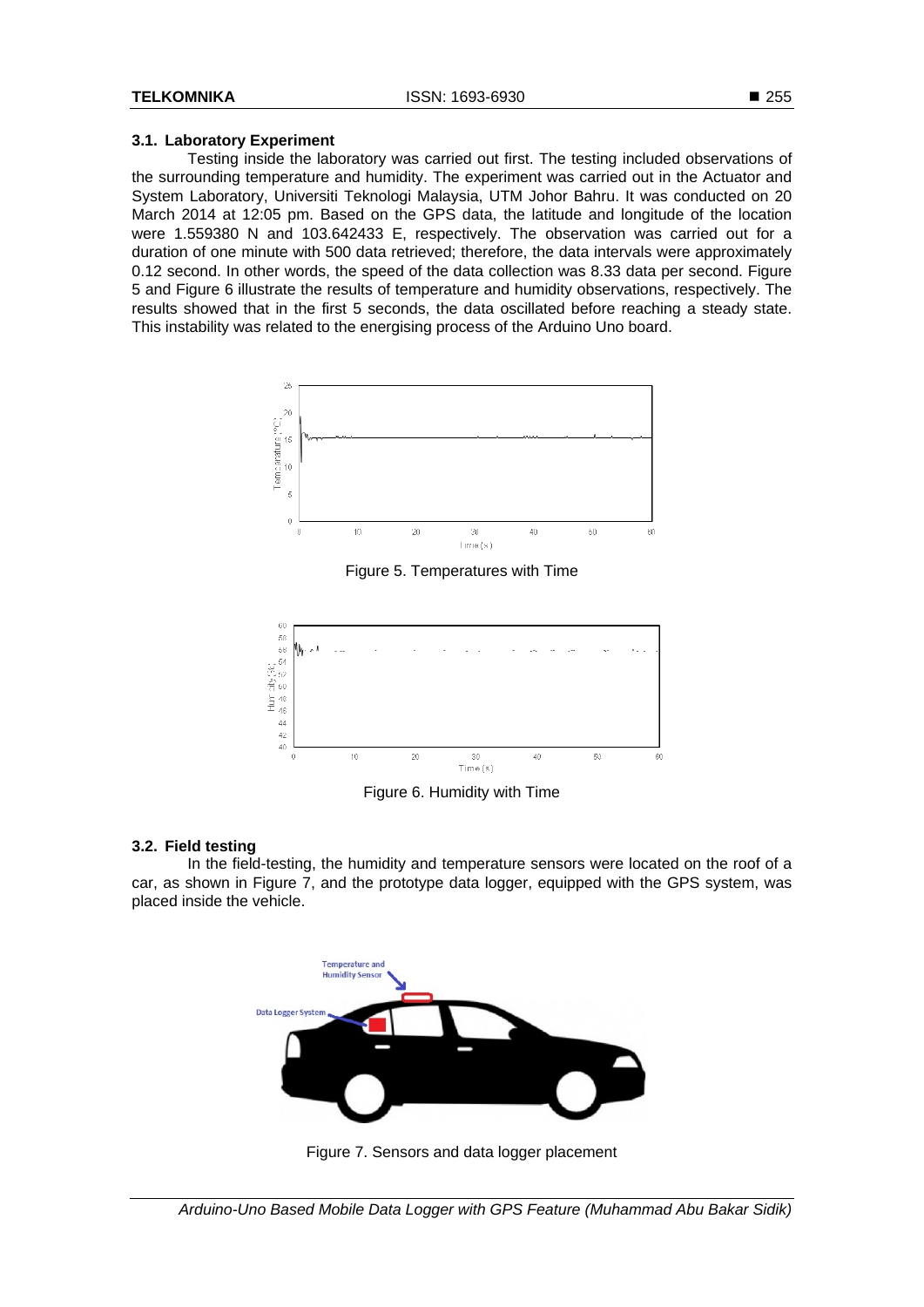The vehicle moved for about 1 hour, 9 minutes, and 30 seconds (i.e., from 14:26:31 to 15:36:01), collecting the surrounding temperature and humidity levels, as well as the date, time, latitude and longitude. The data were collected at intervals of 1 second. There were 1,092 data logged during the data collection. A part of the collected data, which was retrieved from SD cards by using Microsoft Excel, is shown in Figure 8.

|  |                | А    | В    | с                                   | D     | E     | F  |
|--|----------------|------|------|-------------------------------------|-------|-------|----|
|  | 1              | Date | Time | Lat<br>Long                         | т     | н     | EF |
|  | $\overline{2}$ |      |      | 21/05/2014 14:26:31 1.5415,103.6321 | 31.79 | 55.25 |    |
|  | 3              |      |      | 21/05/2014 14:26:32 1.5414,103.6319 | 31    | 55.25 |    |
|  | 4              |      |      | 21/05/2014 14:26:33 1.5414,103.6316 | 30.76 | 55.25 |    |
|  | 5              |      |      | 21/05/2014 14:26:36 1.5414,103.6314 | 29.85 | 55.09 |    |
|  | 6              |      |      | 21/05/2014 14:26:37 1.5414,103.6313 | 29.59 | 55.09 |    |
|  | $\overline{7}$ |      |      | 21/05/2014 14:26:38 1.5414,103.6313 | 30.05 | 55.09 |    |
|  | 8              |      |      | 21/05/2014 14:26:39 1.5414,103.6313 | 29.9  | 55.25 |    |
|  | 9              |      |      | 21/05/2014 14:26:41 1.5414,103.6312 | 30.85 | 55.25 |    |
|  | 10             |      |      | 21/05/2014 14:26:42 1.5414,103.6312 | 31    | 55.25 |    |
|  | 11             |      |      | 21/05/2014 14:26:43 1.5414,103.6312 | 30.91 | 55.09 |    |
|  | 12             |      |      | 21/05/2014 14:26:44 1.5414,103.6311 | 31    | 55.25 |    |
|  | 13             |      |      | 21/05/2014 14:26:45 1.5414,103.6311 | 30.76 | 55.25 |    |
|  | 14             |      |      | 21/05/2014 14:26:46 1.5414,103.6311 | 30.4  | 55.25 |    |
|  | 15             |      |      | 21/05/2014 14:26:47 1.5414,103.6311 | 30.55 | 55.25 |    |
|  | 16             |      |      | 21/05/2014 14:26:48 1.5414,103.6311 | 30.4  | 55.25 |    |
|  | 17             |      |      | 21/05/2014 14:26:49 1.5414,103.6310 | 30.73 | 55.25 |    |
|  | 18             |      |      | 21/05/2014 14:26:50 1.5413,103.6310 | 30.73 | 55.25 |    |
|  | 19             |      |      | 21/05/2014 14:26:51 1.5413,103.6310 | 30.85 | 55.25 |    |
|  | 20             |      |      | 21/05/2014 14:26:56 1.5413,103.6309 | 30.82 | 55.41 |    |

Figure 8. Snapshot data from MS Excel

The data sample is presented in Figure 9, which indicates that at first, the temperature increased greatly when the sensor was positioned at the beginning of the observation. After about 3 minutes, the temperature tended to stabilize and slowly increased to more than 40  $^{\circ}$ C. A light rain started when the car had been moving for about 15 minutes, which caused the temperature to drop sharply. However, the observed humidity level was constant, indicating that the humidity sensor did not respond to the change in the surrounding conditions.



Figure 9. Part of collected data of temperature and humidity over 20 minutes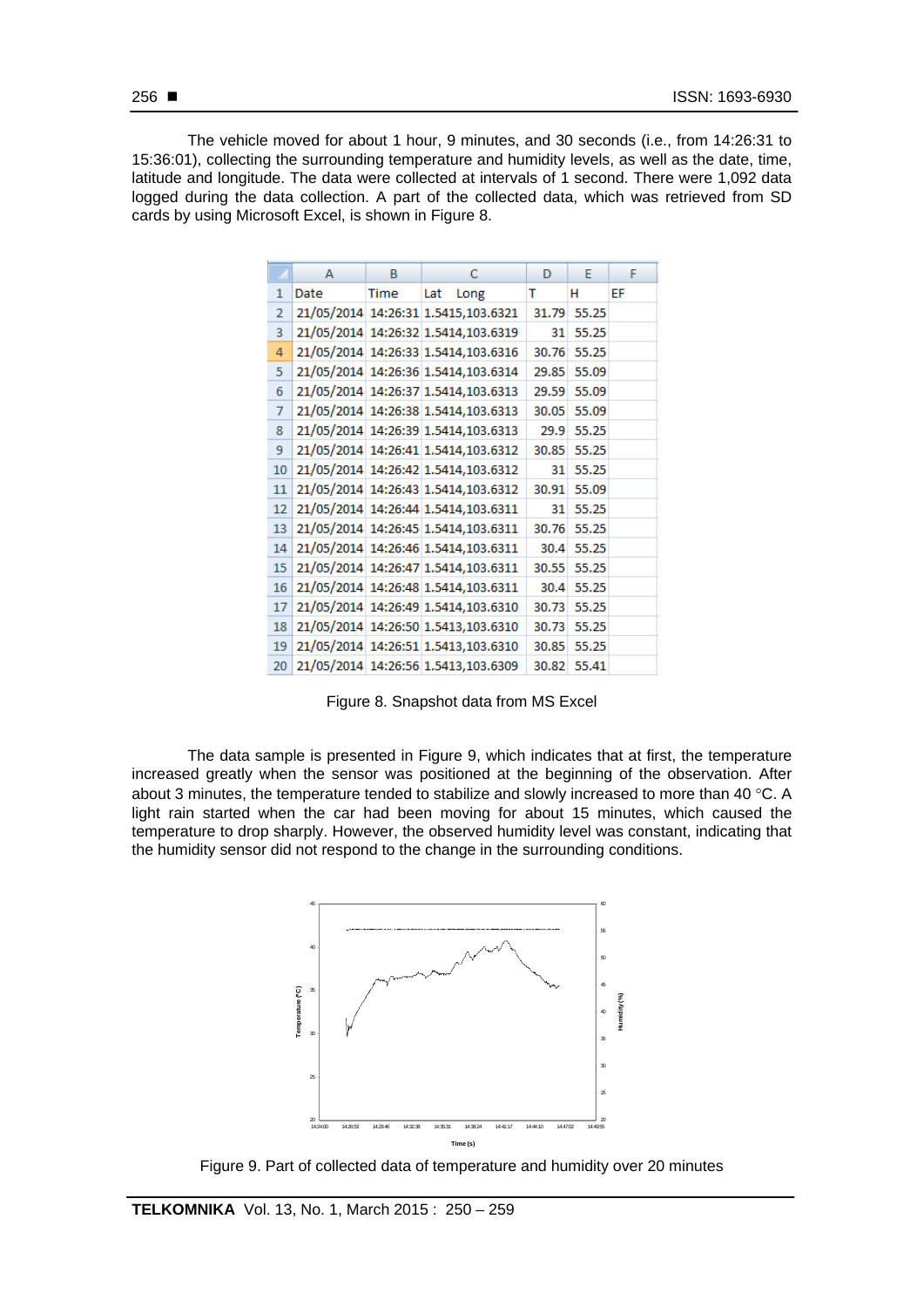In order to verify the operation of the temperature and humidity sensors, a test was conducted by comparing the temperature and humidity data from the prototype device with a device certified by SIRIM Berhad. The devices were positioned close together for 10 minutes prior to the data collection to ensure that all sensors were adapted to the surrounding conditions. Table 2 shows that the two devices had different readings. The trend of the temperature was similar, with an average discrepancy of  $3.18$  °C. Further calibration work could be carried out to solve this problem.

The discrepancies in the humidity data between the two devices were extreme. Hence, further investigations of the capacity of the HR202 humidity sensor applied in the mobile data logger will be conducted.

| rapid L. Oompanoon rioodito or romporaturo and rightmatty |            |                                   |                  |       |                                                |          |  |  |
|-----------------------------------------------------------|------------|-----------------------------------|------------------|-------|------------------------------------------------|----------|--|--|
| Date                                                      | Time       | Place                             | Developed device |       | <b>Product is certified by</b><br><b>SIRIM</b> |          |  |  |
|                                                           |            |                                   | T (°C)           | H(% ) | $T(^{\circ}C)$                                 | $H(\% )$ |  |  |
| 06/02/2014                                                | 12:04 p.m. | <b>IVAT Laboratory</b>            | 25.21            | 53.83 | 29.5                                           | 73       |  |  |
| 07/02/2014                                                | 2.45 p.m.  | AHU Room                          | 28.01            | 54.88 | 31                                             | 78       |  |  |
| 08/02/2014                                                | 3:20 p.m.  | FKE study corner                  | 25.05            | 58.74 | 27                                             | 77       |  |  |
| 09/02/2014                                                | 3:51 p.m.  | Sensor and Actuator<br>Laboratorv | 23.03            | 50.42 | 26.5                                           | 46       |  |  |

# Table 2. Comparison Results of Temperature and Humidity

In addition, to validate the GPS data, the GPS data was transferred to the Google maps tracking software. The results illustrated in Figure 10 show that the GPS collected the coordinate data accurately; thus, its performance was satisfactory.



Figure 10. Location Tracking Map

The prototype device was designed to be as compact as possible so that it could be carried and positioned easily. It can be powered by using the USB port of computer notebook or a cigarette lighter inside an automobile. It also could be powered through a DC barrel-type power connector.

The total amount of space used by the programming code was 24.24 kbytes of 32 kbytes in Atmega32's flash memory. However, a problem was found regarding the data collection from sensors, in which the microprocessor (Atmega32) could not read the sensors concurrently. Consequently, when data from the first sensor was stored inside the flash

*Arduino-Uno Based Mobile Data Logger with GPS Feature (Muhammad Abu Bakar Sidik)*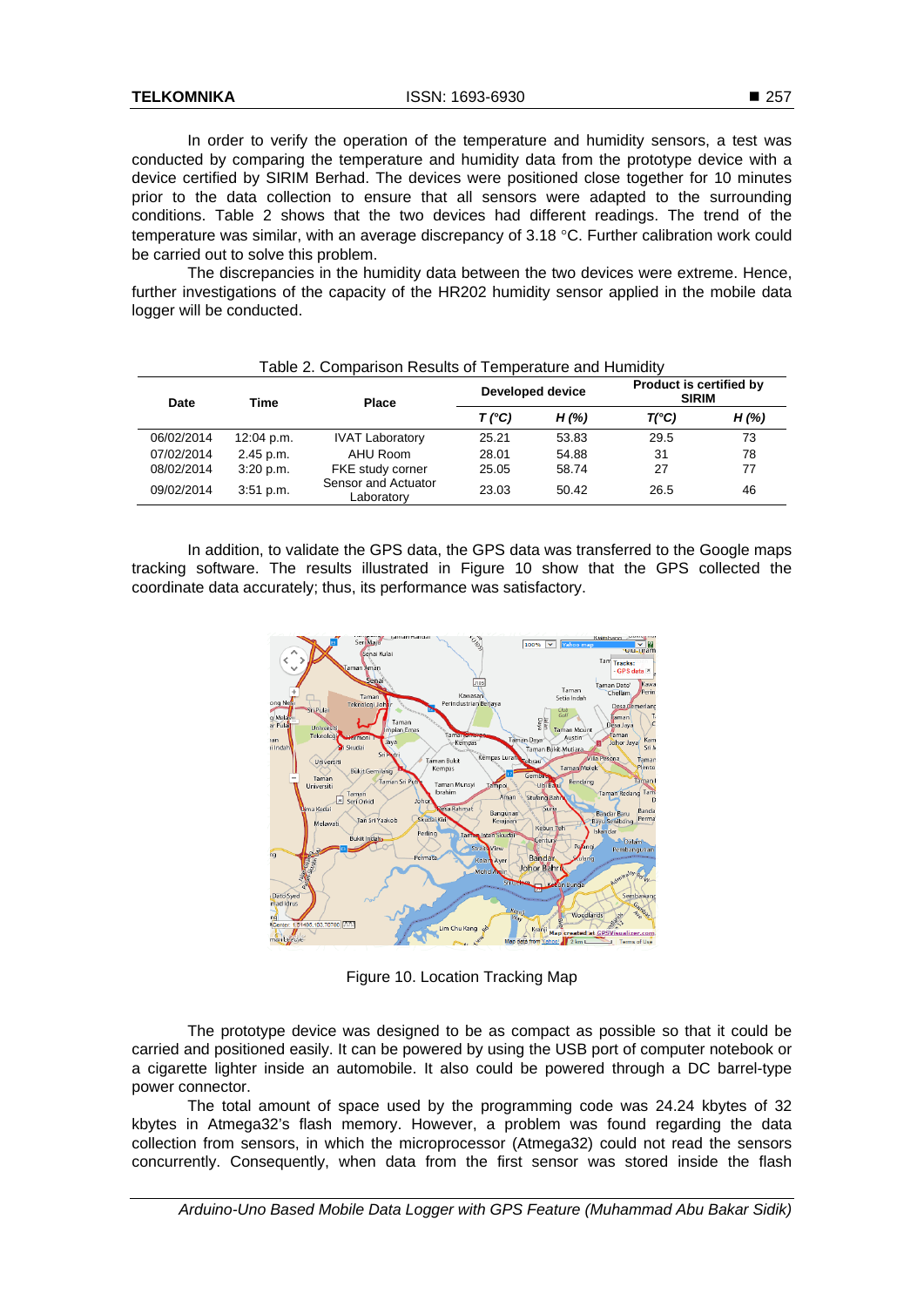memory, the data would not merge with new data from another sensor. In order to address this problem, time delay and memory discharging commands also should be added to the programming section. The command code should be placed before the next sensor was accessed.

In addition to the temperature and humidity sensor port, the prototype device is also equipped with a port for rotating the electric field mill (REFM). Usually, the REFM is utilised to observe the AEF magnitude. Because the output of the REFM is a DC signal, it can be attached to the prototype device. Figure 11 shows a typical output signal from a developing REFM. However, because the development of REFM for mobile applications is ongoing, the current paper could not present a result related to the mobile data logger.



Figure 11. Typical output signal from developing REFM

Another important component of the mobile device is the GPS module. The GPS module utilises satellite information to provide output data. Information about the time and date provided by satellites is very accurate. In the current study, the GPS module needed at least a 10-minute start-up before reliable data was obtained because the module needed to search for and read the signals from satellites. The distance of the module from the satellites also affected the duration of the start-up.

Currently, the device developed here is only used offline. The collected data, which were automatically saved in the SD card, were retrieved and analysed using a PC. However, an online system will be developed in the future [23]-[25]. In the meantime, the SD Card can be still utilised as back-up storage if the online system presents problems.

#### **4. Conclusion**

The design and development of a low-cost mobile data logger was successfully carried out. The laboratory and outdoor testing results showed that the developed device satisfactorily performed the required observations and data logging. All components worked properly at an acceptable speed. The device performed well when applied with a DC input signal.

### **References**

- [1] G Gasparesc. *Development of a low-cost system for temperature monitoring.* 2013 36th International Conference on Telecommunications and Signal Processing, TSP 2013, Rome. 2013: 340-343.
- [2] NA Khairi, AB Jambek, TW Boon, U Hashim. *Design and analysis of a wireless temperature monitoring system.* RSM 2013: 2013 IEEE Regional Symposium on Micro and Nano Electronics. 2013: 105-108.
- [3] A Goswami, T Bezboruah, KC Sarma. An embedded design for automatic temperature controller. *International Journal of Advanced Engineering & Application.* 2011; 1: 88-93.
- [4] D Ibrahim. Microcontroller based temperature monitoring and control. *Elsevier Science & Technology Books. 2002:* 2-61.